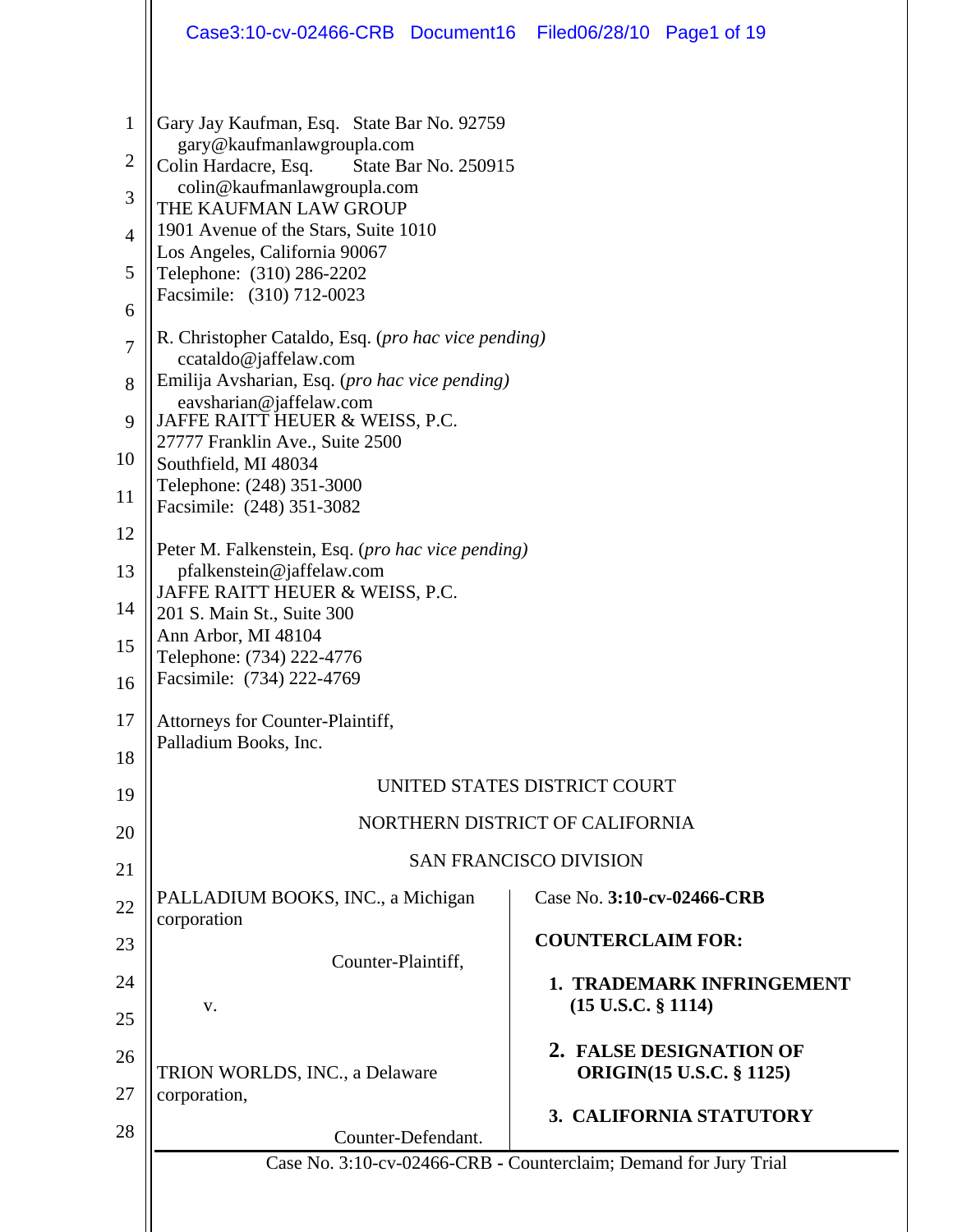Case No. 3:10-cv-02466-CRB **-** Counterclaim; Demand for Jury Trial 1 1 2 3 4 5 6 7 8 9 10 11 12 13 14 15 16 17 18 19 20 21 22 23 24 25 26 27 28  **UNFAIR COMPETITION (Cal. Bus. & Prof. Code § 17200** *et seq***.) 4. INFRINGEMENT OF COMMON LAW TRADEMARKS 5. CALIFORNIA COMMON LAW UNFAIR COMPETITION DEMAND FOR JURY TRIAL**  Palladium Books, Inc., by and through its undersigned counsel, for its Counterclaim against Trion Worlds, Inc., states as follows: **I. JURISDICTION AND VENUE**  1. This is an action for (a) trademark infringement arising under 15 U.S.C. § 1114(a); (b) false designation of origin arising under 15 U.S.C. § 1125(a); (c) unfair competition arising under California Business & Professions Code § 17200 *et seq.*; (d) common law trademark infringement; and (e) unfair competition arising under the common law of the State of California. 2. The claims asserted in this Counterclaim arise under the trademark laws of the United States, 15 U.S.C. §§ 1051, *et seq.*, and the statutory and common laws of the State of California. This Court has jurisdiction over this action pursuant to 28 U.S.C. § 1331, 28 U.S.C. § 1338, 28 U.S.C. § 1367, and 15 U.S.C. § 1121. 3. Venue is proper in this Judicial District pursuant to 28 U.S.C. §§ 1391(b) and (c). **II. THE PARTIES** 4. Counter-Plaintiff PALLADIUM BOOKS, INC. ("Palladium") is a Michigan corporation having its principal place of business at 39074 Webb Court, Westland, MI 48185. 5. Palladium is informed and believes that Counter-Defendant Trion Worlds, Inc. ("Trion") is a corporation organized under the laws of the State of Delaware, having its principal place of business located at 303 Twin Dolphin Drive, Redwood City, California 94065. Palladium is informed and believes that Trion was formerly known as Trion World Network, Inc., and changed its name in or about April 2010. /// Case3:10-cv-02466-CRB Document16 Filed06/28/10 Page2 of 19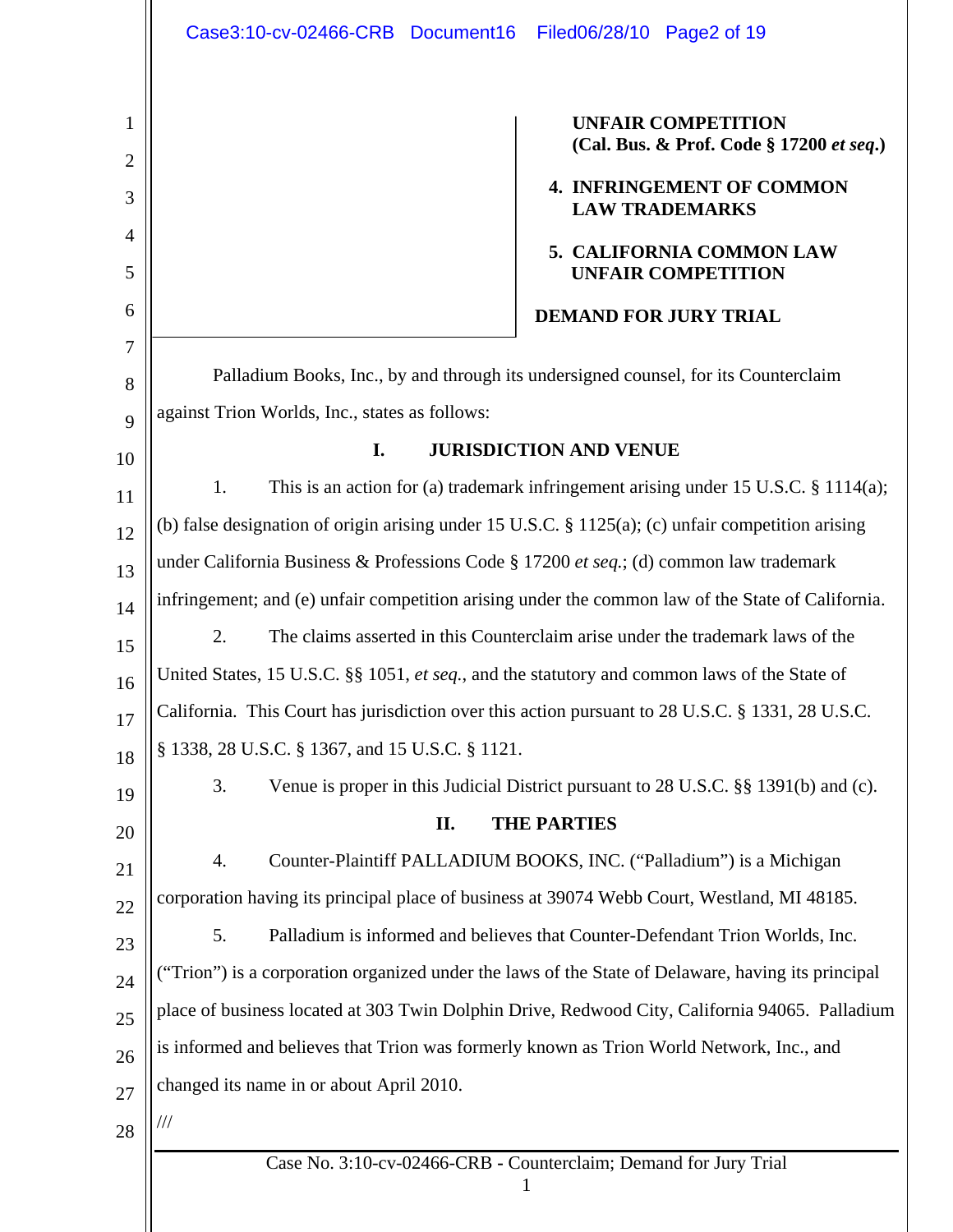1 2 3 6. This Court has both general and specific personal jurisdiction over Trion, which has its principal place of business within this Judicial District. Additionally, most of Trion's tortious acts giving rise to this action occurred within this District.

4

### **III. FACTUAL ALLEGATIONS COMMON TO ALL CLAIMS**

5 6 7 8 9 10 7. Palladium is the owner of numerous federally registered trademarks for "RIFTS," which is a very well-known series of over 80 fantasy/science fiction role-playing games and supplements, which has been published over the past twenty (20) years. These registrations include the RIFTS® mark for computer games. Palladium's RIFTS® series of games also includes numerous volumes using the format "Rifts: \_\_\_\_\_\_\_\_\_\_," with a secondary name, such as "Promise of Power" or "Chaos Earth," etc., identifying the particular game.

11 12 13 14 15 16 17 18 8. Trion, in late April 2010, announced its intention of marketing an online computer game entitled "Rift: Planes of Telara," and has promoted it as a role-playing fantasy game of the same type that is regularly produced by Palladium under the RIFTS® trademark, and which is the genre of the Rifts: Promise of Power® computer game. Moreover, Trion is marketing its game on a website accessed via the URL www.riftgame.com. Trion's use of a minor variant of Palladium's long-standing and famous RIFTS® trademark is a knowing, intentional, and malicious attempt to trade on the good will established in the RIFTS® marks over two decades and, if not enjoined, will result in confusion in the marketplace and dilution of the RIFTS<sup>®</sup> mark.

19 20 21 22 23 24 25 26 27 28 9. Just days after Trion announced its intention to use a trademark confusingly similar to Palladium's, Palladium filed suit against Trion in the Eastern District of Michigan, *Palladium Books, Inc. v. Trion Worlds, Inc. et al.,* Case No. 10-11859, asserting claims for trademark infringement, false designation, trademark dilution, and a variety of related state law claims. Palladium subsequently filed for a preliminary injunction after learning that Trion was advertising its infringing game in a publication that was being marketed within a few miles of Palladium's headquarters, as well as on its moderately interactive website. Trion had also advertised itself on its website as the "premier publisher and developer" of connected video games, giving rise to the logical conclusion that it was doing business in Michigan, given the national and international scope of the "massively multiplayer online games" of which Trion was claiming to be the premier

Case No. 3:10-cv-02466-CRB **-** Counterclaim; Demand for Jury Trial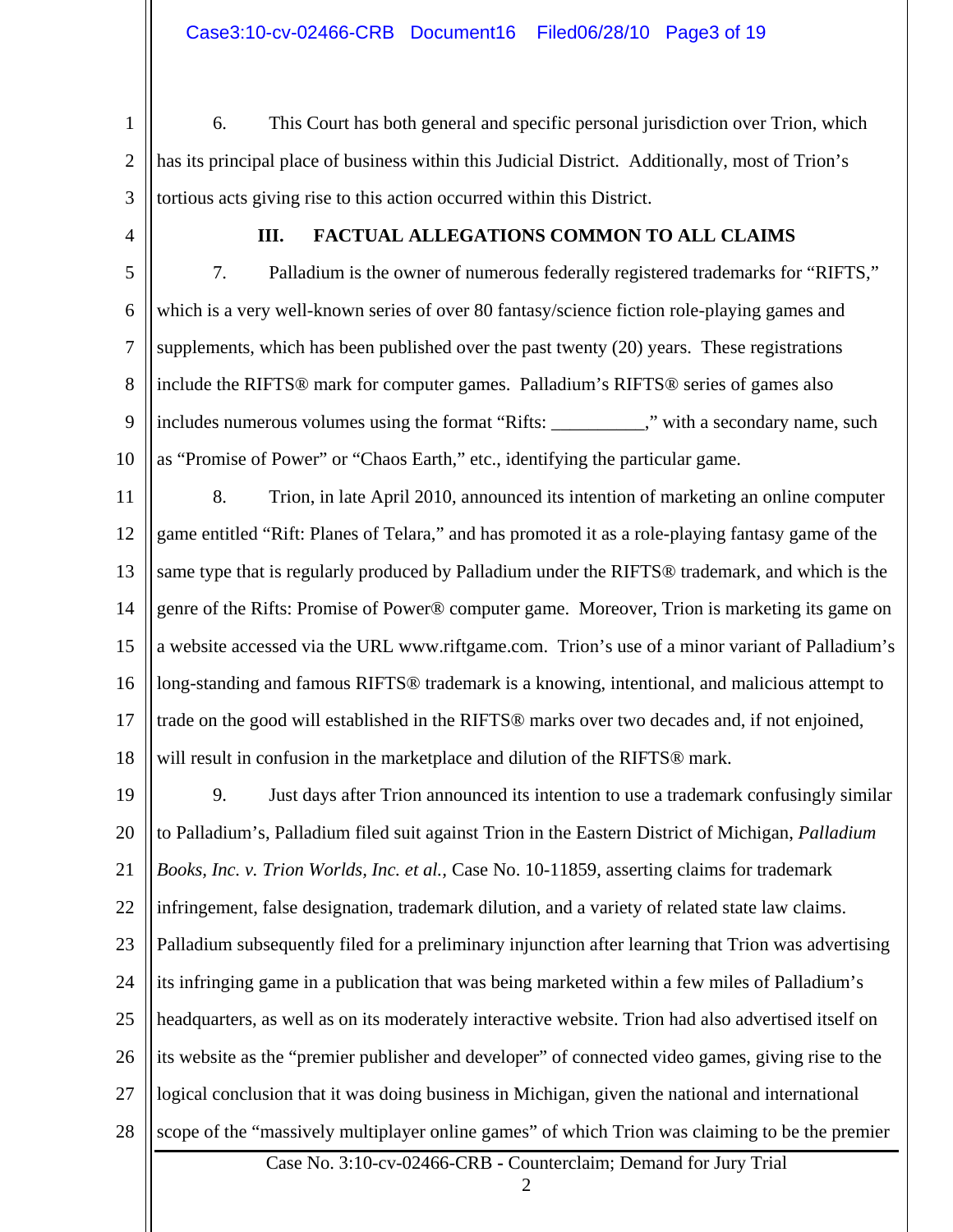1 2 publisher. As Trion later admitted, however, it has as yet not published any games whatsoever, with all of its anticipated products still in pre-launch development phase.

3 4 5 6 10. Trion filed a motion to dismiss for lack of personal jurisdiction. In the interim, while the Michigan case was still pending, Trion filed this action, seeking a declaration of noninfringement, along with several other "defensive" claims challenging the validity of Palladium's trademarks.

7 8 9 10 11. The Michigan court held a hearing on Trion's motion to dismiss on June 9, 2010 and, on June 11, 2010, entered an order dismissing the case for lack of personal jurisdiction. The Court did not hold a hearing or rule on the merits of Palladium's motion for a preliminary injunction, given its ruling on the motion to dismiss.

11 12 13 12. Palladium now asserts its Counterclaim for the affirmative claims stated above, including the federal claims asserted in the prior Michigan action, along with California state law claims.

14

# **A. Palladium and the Rifts® Family of Products.**

15 16 17 18 19 20 21 22 13. Palladium, a Michigan corporation headquartered in Westland, Michigan, creates, develops, publishes, markets and sells fantasy and science-fiction role-playing games (RPGs) involving multidimensional travel. Palladium has created a fantasy and science-fiction universe, or Megaverse®, populated by aliens, alien invaders, embattled humans, supernatural beings, time travelers, robots, powerful characters, and mythic figures, all of whom come through portals or dimensional tears, and are engaged in invading the earth and in other wars or conflicts, using a wide range of weapons, magic, armor, vehicles, demons, elemental creatures, aliens, and supernatural beings.

23 24 25 26 27 14. Palladium's most popular and renowned RPGs are the RIFTS® series, and are well-known throughout the fantasy and science fiction game industry and beyond. Rifts<sup>®</sup> is a series of games set 300 years in the future, after a major nuclear catastrophe has destroyed most of the world's population. Tears or rips in the fabric of the universe act as extra-dimensional gateways, leading to scenarios involving aliens, cybertechnology, elemental creatures,

28 supernatural beings, and intricate military maneuvers for power. In the Rifts® scenarios, aliens

Case No. 3:10-cv-02466-CRB **-** Counterclaim; Demand for Jury Trial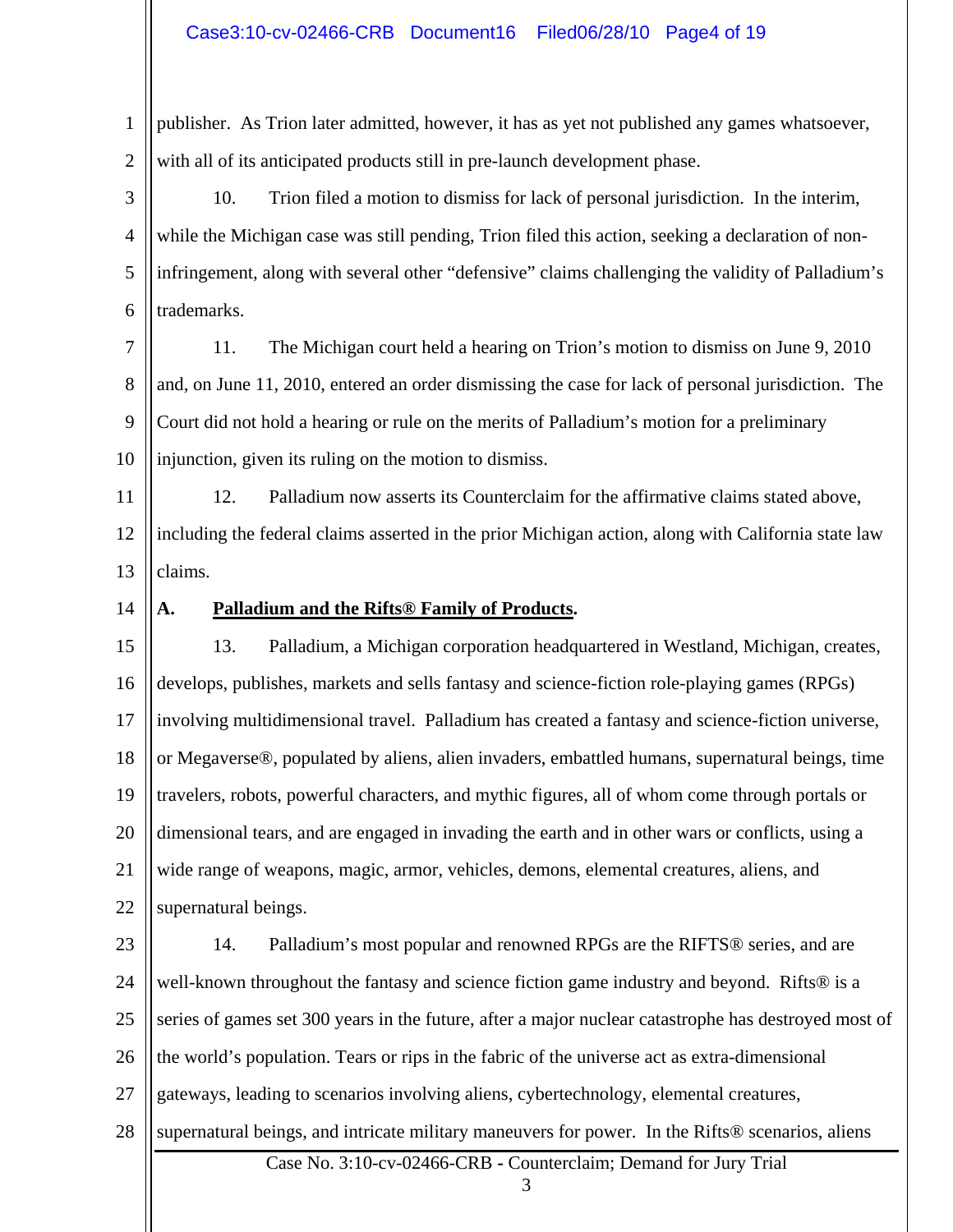### Case3:10-cv-02466-CRB Document16 Filed06/28/10 Page5 of 19

1 2 3 and monsters have come through the tears or rips to invade the earth and fight against humans for control of the planet. Palladium published the first Rifts® game book in 1990 and since then has published more than 80 Rifts® titles.

4 5 6 7 8 9 15. In order to convey the continuity of the Rifts® series, many of the Rifts® games are titled "Rifts \_\_\_\_\_\_\_\_\_\_" – with a secondary phrase, such as "Promise of Power"; "Dark Conversions"; "Chaos Earth"; "Megaverse in Flames"; or "Shemarrian Nation," among many others, used to denote the particular story in the Rifts® series. *See* **EXHIBIT 1**, printout from www.palladiumbooks.com website, showing some of the "Rifts®" products currently being marketed by Palladium.

10 11 12 16. Palladium's Rifts® games have been produced in a variety of media and formats. For example, in 2001, Palladium created and licensed a Rifts® Collectible Card Game ("Rifts® CCG"). *See* **EXHIBIT 2**, excerpts from players' manual accompanying the Rifts® CCG.

- 13 14 15 16 17. Palladium's Rifts® game has also been produced and marketed in various electronic and computer game formats. For example, in 1995, Palladium came out with the RIFTS® Game Master Companion™, a computerized add-on to the original Rifts® role-playing game. *See* **EXHIBIT 3**, photocopies of the RIFTS® Game Master Companion ™ floppy disks.
- 17 18 19 20 18. Palladium also developed and licensed a Rifts® computer video game, which debuted in 2005, and which was produced by Nokia, a global leader in video game technology. That game was entitled "Rifts: Promise of Power." *See* **EXHIBIT 4**, photocopies of front, back, and inside covers of the Rifts: Promise of Power® computer game.
- 21 22 23 19. Palladium's Rifts® role-playing games have been continuously marketed throughout the United States and internationally, in one or more of the various media and formats in which they have been produced, since 1990.
- 24 25 26 27 28 20. Palladium has also optioned Rifts® to Walt Disney Studios for production of a major motion picture to be produced by world-famous action film producer Jerry Bruckheimer. A screen play has been developed, Disney renewed its option in April 2010, and Palladium anticipates that the film will be "greenlighted." Both of these developments have been widely publicized by Palladium.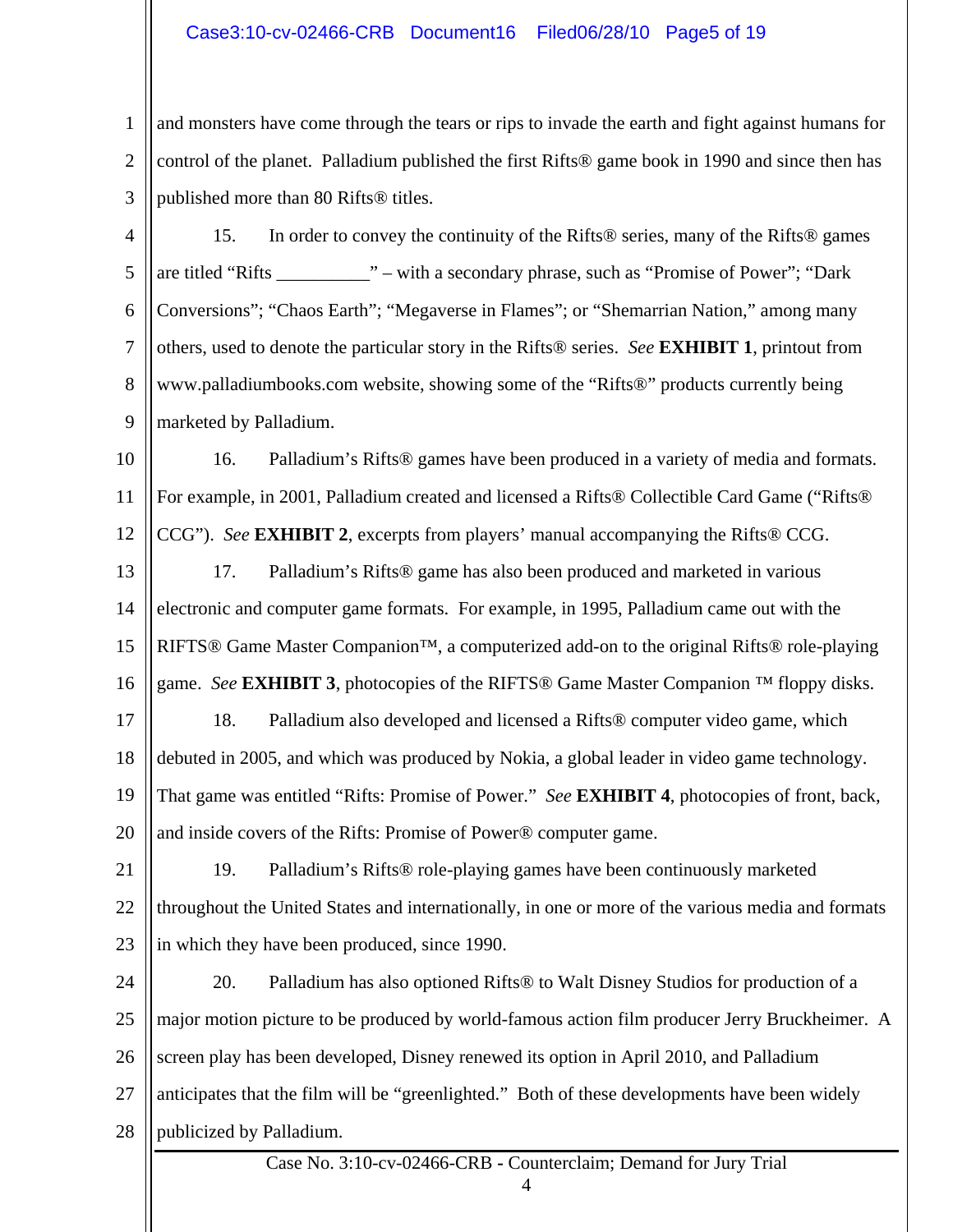| $\mathbf{1}$   | For the past four years, Palladium has also been involved in negotiations with<br>21.                                                                                                           |  |  |  |  |
|----------------|-------------------------------------------------------------------------------------------------------------------------------------------------------------------------------------------------|--|--|--|--|
| $\overline{2}$ | various companies to produce a massively multiplayer online role-playing game ("MMORPG").                                                                                                       |  |  |  |  |
| 3              | MMORPGs are games played by many thousands, or even millions of players, in the case of the                                                                                                     |  |  |  |  |
| $\overline{4}$ | more successful games, who subscribe to the game and play online through the hosting company's                                                                                                  |  |  |  |  |
| 5              | servers against other players in far-flung locations.                                                                                                                                           |  |  |  |  |
| 6              | 22.<br>Given the popularity of the Rifts® products and these recent developments, it is not                                                                                                     |  |  |  |  |
| $\overline{7}$ | surprising that competitors in the industry would attempt to free-ride on the good will established                                                                                             |  |  |  |  |
| 8              | in the Rifts <sup>®</sup> name.                                                                                                                                                                 |  |  |  |  |
| 9              | 23.<br>In order to protect its valuable intellectual property, Palladium has obtained a                                                                                                         |  |  |  |  |
| 10             | number of registered trademarks for the RIFTS® mark. Among these are included, without                                                                                                          |  |  |  |  |
| 11             | limitation, the following U.S. registrations:                                                                                                                                                   |  |  |  |  |
| 12             | Reg. No. 2,889,353, for "Books, manuals and comic books containing role playing games<br>involving science fiction or fantasy adventures, ";                                                    |  |  |  |  |
| 13             |                                                                                                                                                                                                 |  |  |  |  |
| 14             | Reg. No. 3,036,181, for "Production of motion pictures, television programs, videotapes<br>and DVDs involving science fiction and fantasy adventures"; and, most importantly for<br>this action |  |  |  |  |
| 15             |                                                                                                                                                                                                 |  |  |  |  |
| 16             | Reg. No. 2,045,806, for "Computer game software and computer game programs"                                                                                                                     |  |  |  |  |
| 17             | containing role playing games involving science fiction or fantasy adventures, or involving<br>character generation or scenario generation."                                                    |  |  |  |  |
| 18             | Copies of the Certificates of Registration for these trademarks, printed from the USPTO database,                                                                                               |  |  |  |  |
| 19             | are attached, respectively, as <b>EXHIBITS 5, 6, and 7</b> to this Counterclaim.                                                                                                                |  |  |  |  |
| 20             | Palladium is also the owner of common law trademark rights in the "Rifts" mark<br>24.                                                                                                           |  |  |  |  |
| 21             | for games, namely, role-playing games in the fantasy and science-fiction genres, which have been                                                                                                |  |  |  |  |
| 22             | continuously produced and sold in various media, including, but not necessarily limited to printed                                                                                              |  |  |  |  |
| 23             | publications, collectible card games, and electronic and computer games, throughout the United                                                                                                  |  |  |  |  |
| 24             | States and on a worldwide basis, dating back to 1990.                                                                                                                                           |  |  |  |  |
| 25             | 25.<br>Palladium is the owner of a pending U.S. trademark application, Serial No.                                                                                                               |  |  |  |  |
| 26             | 85/043338 for "role playing games," to further memorialize its rights in the Rifts mark established                                                                                             |  |  |  |  |
| 27             | ///                                                                                                                                                                                             |  |  |  |  |
| 28             |                                                                                                                                                                                                 |  |  |  |  |
|                | Case No. 3:10-cv-02466-CRB - Counterclaim; Demand for Jury Trial<br>5                                                                                                                           |  |  |  |  |
|                |                                                                                                                                                                                                 |  |  |  |  |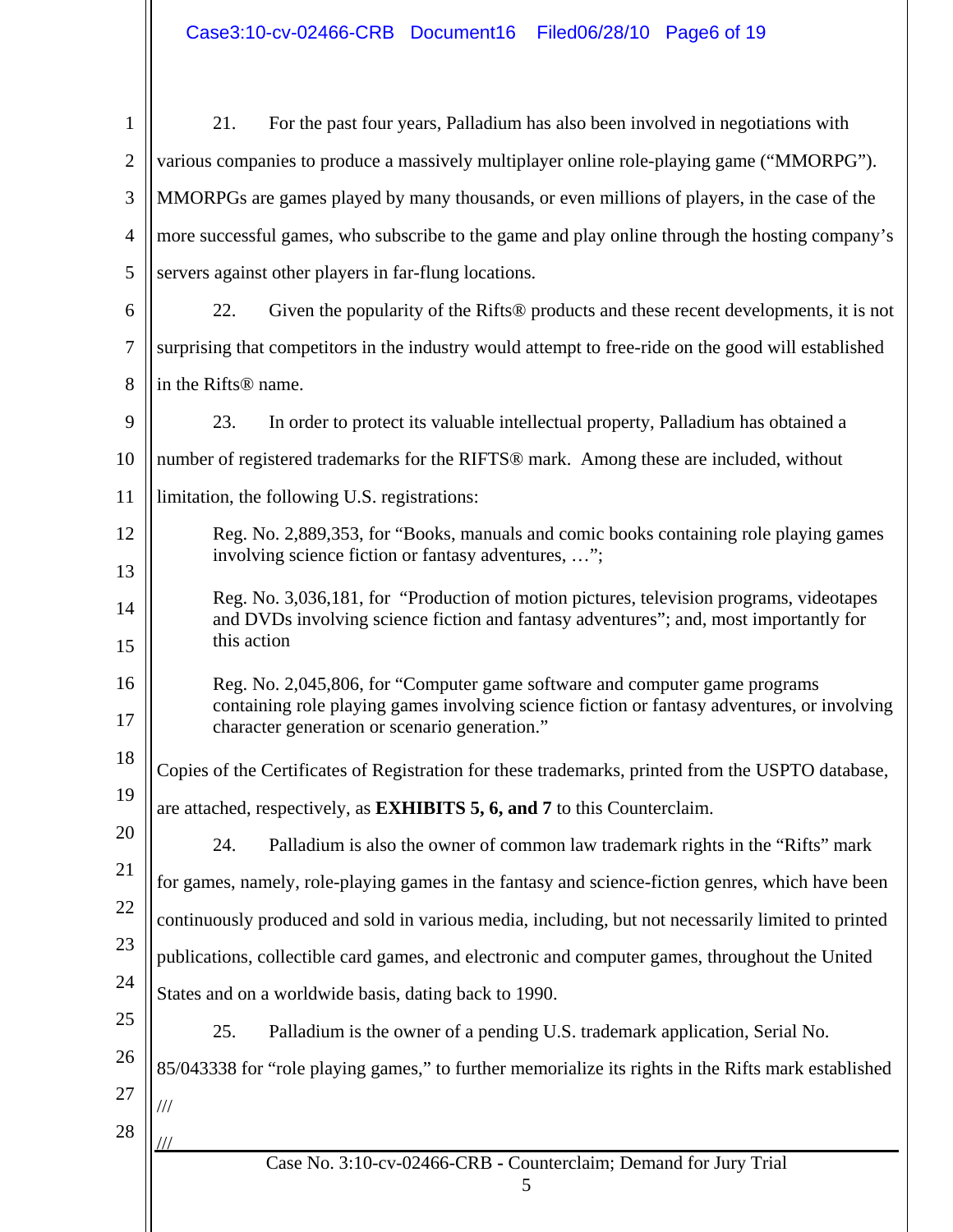### Case3:10-cv-02466-CRB Document16 Filed06/28/10 Page7 of 19

1 2 over the past 20 years, and already covered by its various existing registrations. *See* **EXHIBIT 8**, printout from USPTO database re: Palladium's pending registration.

3 4 26. The trademark for RIFTS® in the field of computer games and software was registered on March 18, 1997, renewed in 2007, and has achieved incontestable status.

5 6 7 8 9 10 27. Additionally, Palladium obtained a federal registration for its "Rifts: Promise of Power" computer game. Attached as **EXHIBIT 9** is a copy of the specimen submitted to the USPTO in conjunction with that application, showing a picture of the package cover to the game. Palladium has been in negotiation over the past two years with several companies for development of another computer game, an online MMORPG, which it expects to develop and launch in the near future.

11 12 13 28. Palladium also owns a federally registered trademark for RIFTER®, for publications relating to role-playing and games and fantasy adventures. *See* **EXHIBIT 10**, copy of trademark registration certificate number 2,328,782 for RIFTER®.

14

#### **B. Trion's Wrongful Conduct.**

### 15

### **1. The Infringing Game**

16 17 18 19 29. Trion is, upon information and belief, the recently adopted new name for Trion World Network, Inc. *See* **EXHIBIT 11**, Printout from Trion's website at www.riftgame.com, p. 1 ("Trion Worlds, formerly known as Trion World Network, is poised to revolutionize the connected games space …).

20 21 30. Trion claims to be "the premier publisher and developer of connected video games …." Id.

22 23 24 25 26 31. Trion claims to produce a variety of games in the genre known as "massively multiplayer online games," also known as "MMOs." These are games that are played on computers by thousands or even millions of players at once, via the internet. They rely on computer software for the operation of the game, just as would a game played on a single computer by one or two players.

27 28 32. On or about April 26, 2010, Trion announced that it would be launching a new MMORPG in the near future entitled "Rift: Planes of Telara." Id.

Case No. 3:10-cv-02466-CRB **-** Counterclaim; Demand for Jury Trial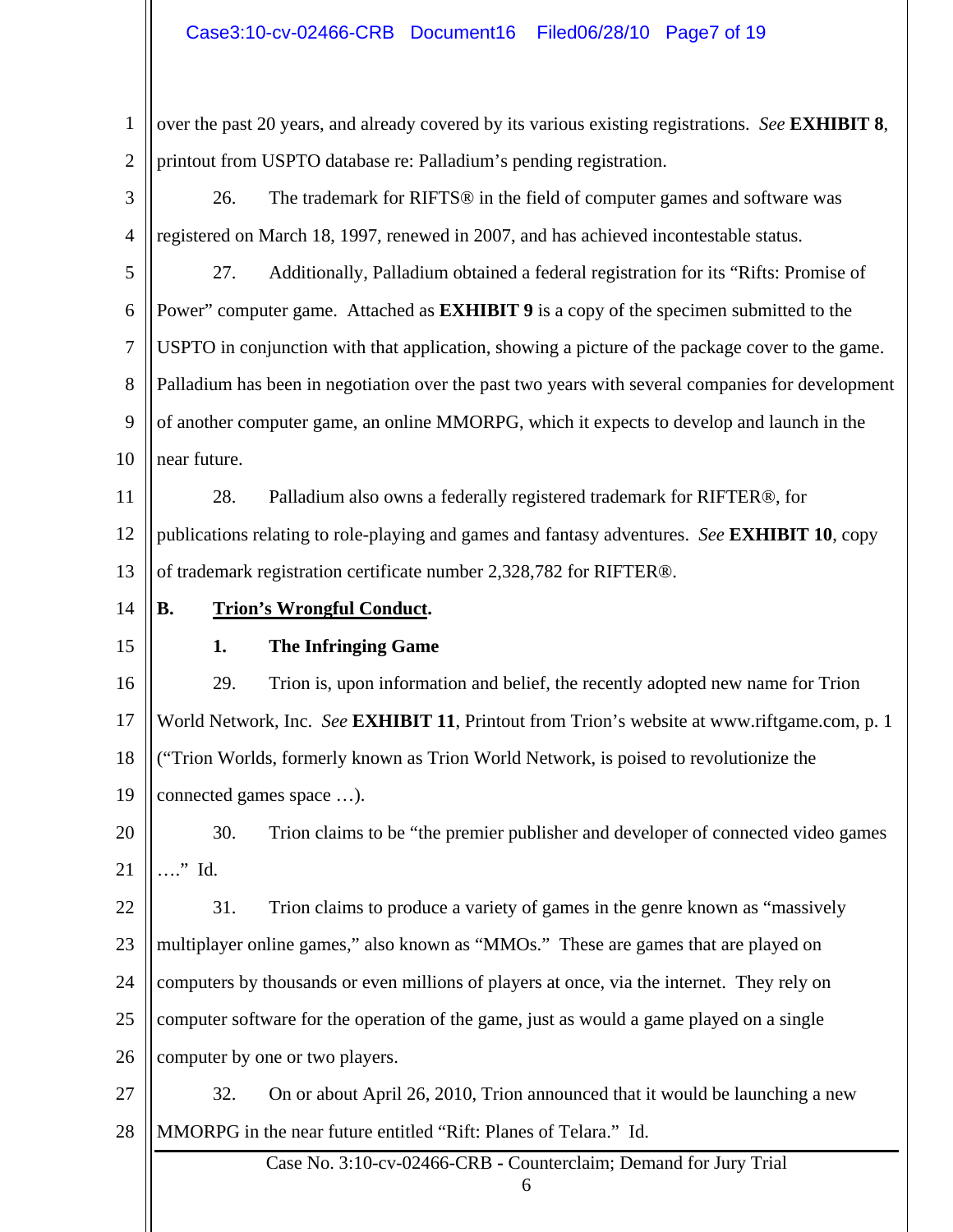Case No. 3:10-cv-02466-CRB **-** Counterclaim; Demand for Jury Trial 7 1 2 3 4 5 6 7 8 9 10 11 12 13 14 15 16 17 18 19 20 21 22 23 24 25 26 27 28 33. According to Trion's other website, located at www.trionworlds.com, "Rift: Planes of Telara™ is a fantasy MMO Role Playing Game set in a dynamic world being torn apart by powerful rifts from other planes." *See* **EXHIBIT 12**, printout from www.trionworlds.com website, p. 5. 34. As described, Rift: Planes of Telara (the "Rift Game") is precisely the type of game – a fantasy role-playing game – that Palladium has been marketing in a variety of media for 20 years under its RIFTS® trademarks, and which was the subject of the Rifts: Promise of Power® computer game. 35. As evidenced from Trion's websites, the RIFT mark is the dominant portion of the Rift Game's title and is, in fact, made more prominent in the game's design logo. *See, e.g.,* Exhibit 11, p.1, Banner Heading; Exhibit 12, p.1. 36. Furthermore, Trion previously introduced a version of this new game at an annual industry trade show in 2009, the E3 Expo, as "Heroes of Telara," announcing only recently a change to a title including a variation of the RIFTS® trademark. As noted in a column dated April 26, 2010 by William Murphy of MMORPG.com (which stands for "Massively Multiplayer Online Role Playing Game"): At last year's E3 Trion unveiled plans for their flagship MMORPG, Heroes of Telara…. Heroes of Telara went into ninja-stealth mode and hardly a word was uttered about it in the time since. The silence was finally broken Thursday night with the unveiling of a brand new trailer, along with a brand new name. Heroes of Telara is no more. Long live **Rift: Planes of Telara.**  *See* **EXHIBIT 13**, Printout from www.mmorpg.com website, pp. 1-2. 37. Whatever "buzz" or preliminary good will Trion may have built up in its proposed new game, came under the title "Heroes of Telara," until it announced on April 26, 2010 that it intended to change the title. **2. Likelihood of Confusion.**  38. It is also clear that the public will not readily distinguish between Trion's "RIFT" mark and Palladium's RIFTS® mark. The Murphy column quoted above quickly moves, in ///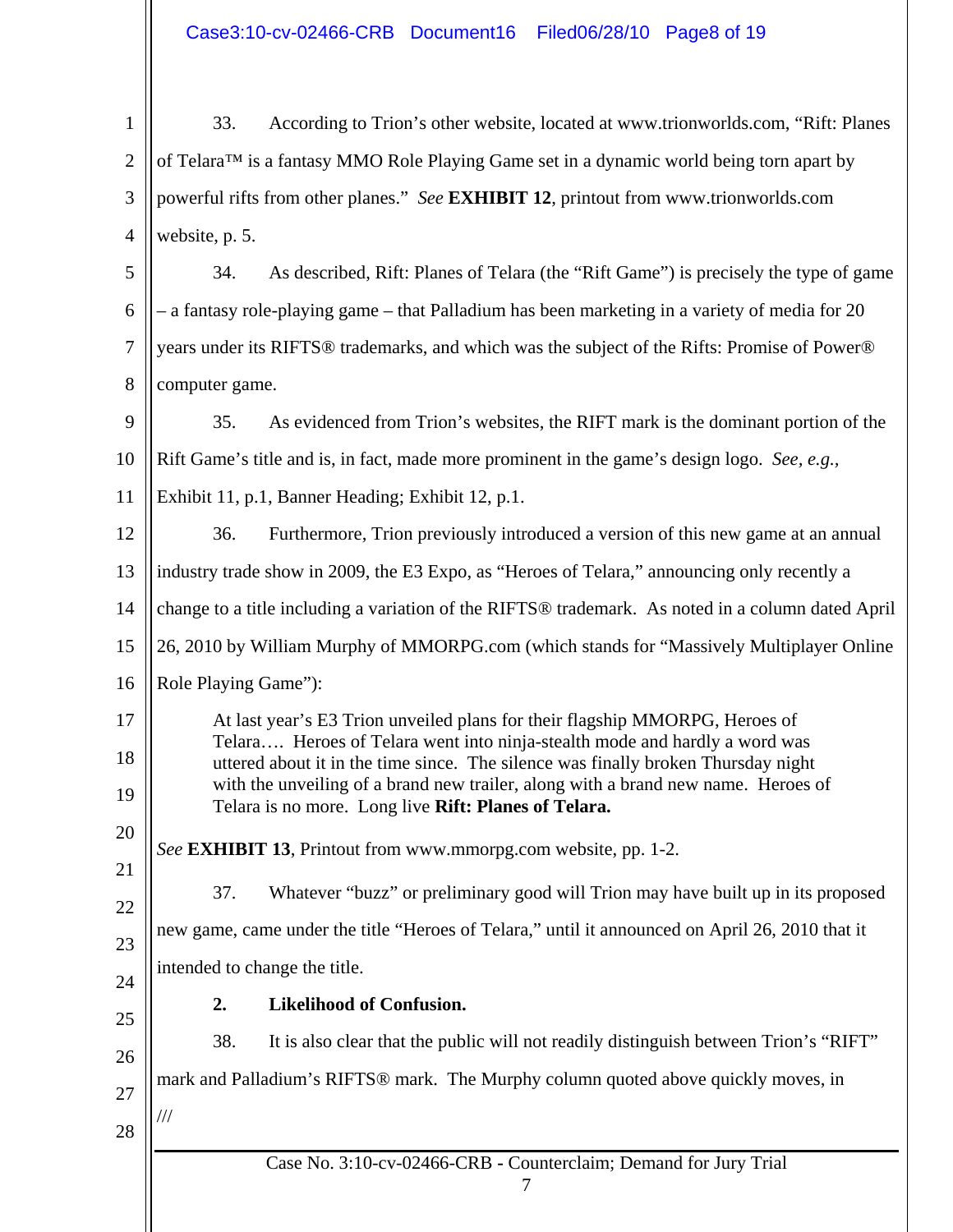1 2 discussing the new game, from use of "Rift" to the use of "Rifts" on a regular basis. A few examples, among many, include:

3 4 • "The Rifts are causing creatures and life from other worlds to seep into and threaten Telara.

5 6 • "There are two factions of belief concerning the Rifts of Telara."

7 Exh. 13, at 2.

• "[T]he Defiants want nothing more than to harness the Rifts' power."

- 8 9 10 11 12 13 39. It is virtually certain that the "Rifts" version of the word will be used frequently with reference to the Rift Game, thereby increasing the likelihood of confusion. Indeed, in interviews and various materials, Trion and others have already begun referring to their proposed game as simply "Rift." *See* **EXHIBIT 14**, printouts from various internet websites, demonstrating the contraction of the game's title by both Trion and fans, even at this early date, with references to "Rift"; "Rift's"; and "Rifts" when referring to the game. Virtually nobody refers to the game as
- 14 "Telara" or "Planes of Telara."

15 16 17 18 19 40. In fact, Trion promoted its Rift Game at the 2010 E3 Expo, held from June 15-17, 2010, after it had been sued by Palladium. As shown by **EXHIBIT 15**, a photograph of Trion's exhibit booth at E3 2010 promoting the Rift Game, the hugely dominant portion of the Rift Game logo is the single word "RIFT," cast in font many times the size of the infinitesimal "Planes of Telara," which can barely be seen beneath the RIFT logo.

20 21 22 41. Even where an effort is made to distinguish between RIFT and RIFTS, where the singular term is used in its possessive, as it is already being used, "Rift's" – referring to Trion's game – will sound exactly like "Rifts."

23 24 25 42. In fact, the internet posters whose comments follow the Murphy article demonstrate the conversion from RIFT to RIFTS within a mere day or two of the announcement of the game's title. Exh. 13, at 4 *et seq.*

26

# **3. The Infringing Trademark Application.**

27 28 43. On April 21, 2010, Trion filed an application with the U.S. Patent and Trademark Office for "Rift: Planes of Telara." *See* **EXHIBIT 16**, Printout from USPTO's TESS database for

Case No. 3:10-cv-02466-CRB **-** Counterclaim; Demand for Jury Trial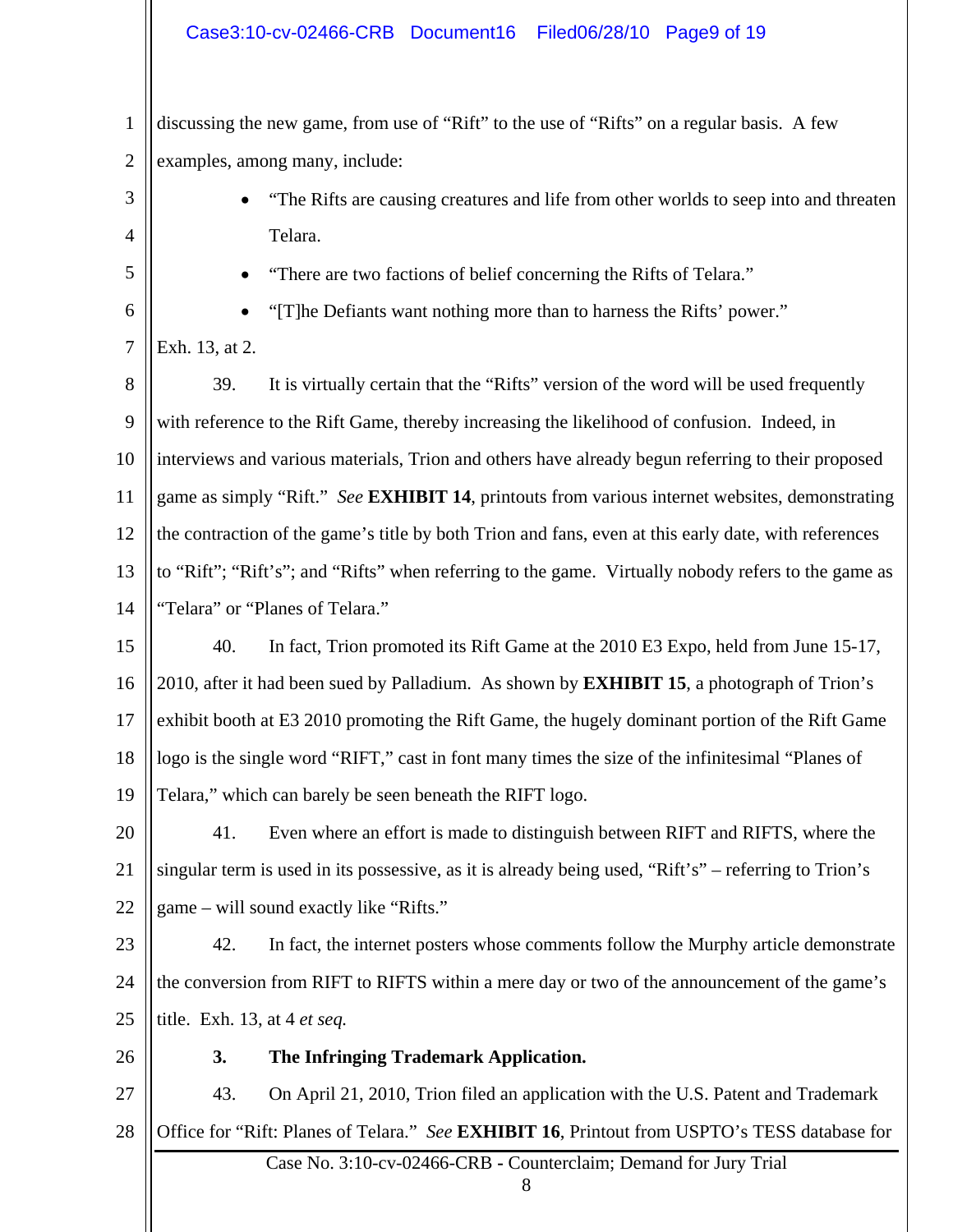1 2 Serial No. 85/020022, for "Entertainment Services, namely providing online video games and computer games."

3 4 44. That application was filed under section 1(b), indicating that it is an "intent to use" application and that Trion was not at that time using the mark commercially.

5 6 45. For the reasons shown above, the applied-for mark, as applied to the services it purports to cover, infringes Palladium's RIFTS® family of trademarks.

7

### **4. The Infringing Domain Name.**

8 9 10 11 46. Trion has also acquired the domain name (URL) "riftgame.com." *See* **EXHIBIT 17**, Printout from www.godaddy.com website. Although purchased by a "proxy" service to avoid having to identify the owner, the information provided by godaddy.com indicates that the site is being operated through "trionworld" servers.

12 13 14 15 47. The riftgame.com URL is being used to operate a website promoting the Rift Game. The domain name consists solely of a minor variation on the RIFTS® trademark, in conjunction with the purely descriptive term "game," which is descriptive of the type of product offered by both Trion and Palladium.

16 17 18 19 20 21 22 48. Used in this manner, the riftgame.com domain name is likely to cause confusion among prospective customers seeking out Palladium's Rifts® games on the internet. Indeed, a variety of searches on Google.com indicate how Trion's game is infiltrating searches that primarily direct internet traffic to Palladium's website and games. *See* **EXHIBIT 18**, Printouts of Google searches for "Rifts MMO," showing confusion as to whether Trion's game is actually an MMORPG of Palladium's RIFTS®, and also showing likely diversion of internet users searching for information on Rifts® to sites featuring information on Trion's game.

23 24 25 26 27 28 49. Indeed, within mere days of Trion's announcement of its "new" Rift Game, there was ample evidence of actual confusion among the gaming community, the most likely users of both Palladium's trademarked role-playing game products and Trion's new role-playing game product. *See, e.g.,* **EXHIBIT 19**, printouts of internet forum entries from fans of role-playing games, containing just some of the numerous examples of consumer confusion already found (with references to the page number in Exhibit 19 on which it is found)(emphasis is added):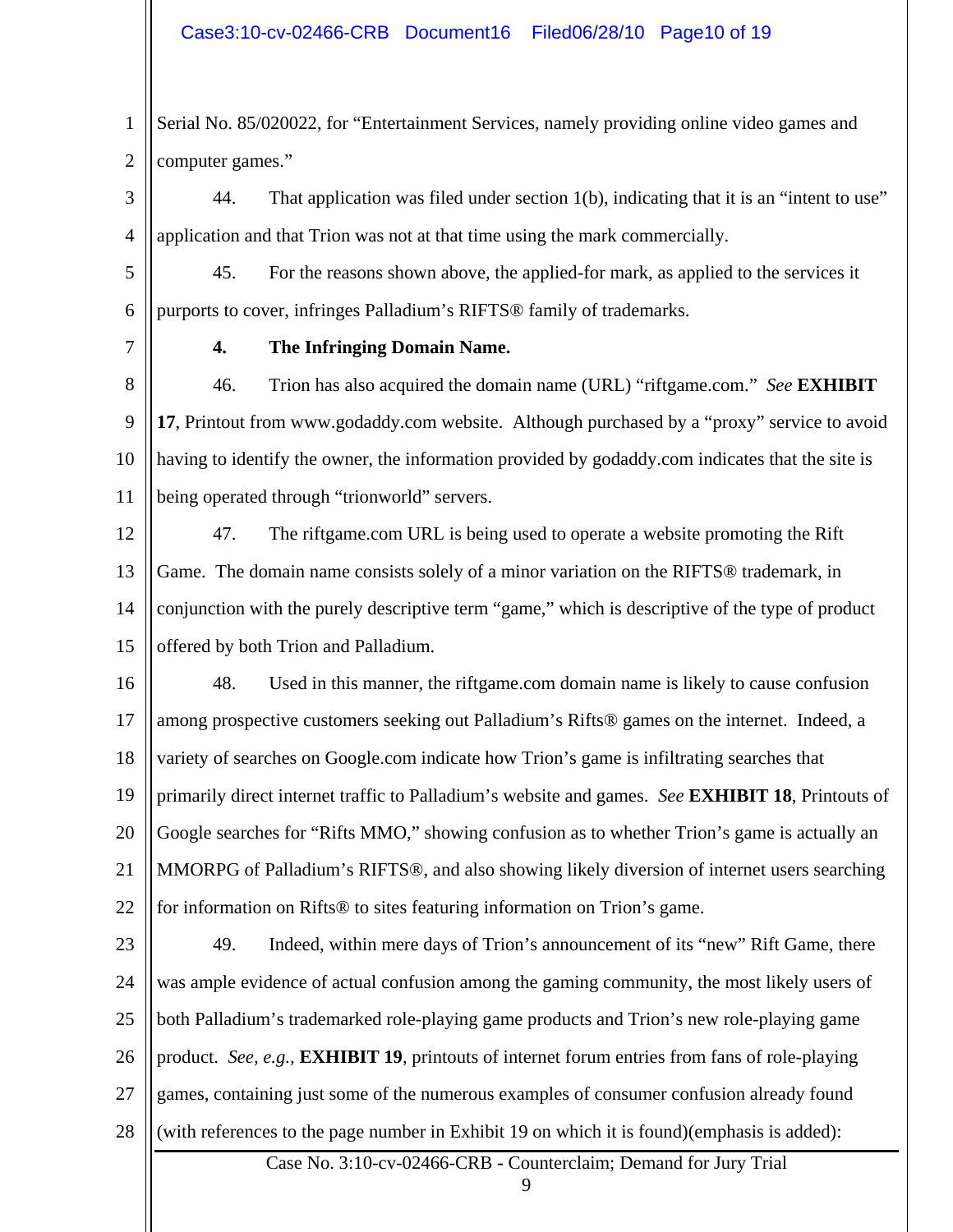|             | Case3:10-cv-02466-CRB Document16 Filed06/28/10 Page11 of 19                                                                                                                                                                                                                           |
|-------------|---------------------------------------------------------------------------------------------------------------------------------------------------------------------------------------------------------------------------------------------------------------------------------------|
| 1<br>2<br>3 | is this based off the old paper pencil rifts game? there are no gun, robots,<br>power, armor. nothing. but there is a lot of stuff that is like it looks like it is going<br>to be a bad rip off mixed with wow ["wow" stands for "World of Warcraft, a<br>popular MMORPG.] $- p. 2.$ |
| 4<br>5      | Yeah, I looked at this because I thought to myself, "Sweet Jeebus, it's about<br>$\bullet$<br>time Rifts made an MMO And then I saw it, and I was like, damn another<br>fantasy MMO clone. How dull. $-p.3$                                                                           |
| 6<br>7<br>8 | So this is the Rifts, the classic pen and paper rpg game, converted to an<br>MMO? Interesting, not sure how you can fit it all in, Rifts was pretty epic in scale<br>and number of factions. $- p. 4$ .                                                                               |
| 9           | Whoa, for a minute I thought they were making an MMO out of Rifts tabletop.<br>$- p. 5.$                                                                                                                                                                                              |
| 10<br>11    | Honestly, I don't blame Palladium Books a bit for suing Trion Worlds over this.<br>When I first heard of "Rift: Planes of Telara," I assumed it had something to                                                                                                                      |
| 12          | do with the Rifts tabletop role-playing game myself. $- p$ . 6.<br>Ha, it's funny because the first time I saw an article on Rift: Planes of Telara, I                                                                                                                                |
| 13<br>14    | immediately thought a Rifts MMO was coming out, and I got a little giddy.<br>RIFTS is an awesome setting, regardless of what anyone says. $- p. 7$ .                                                                                                                                  |
| 15<br>16    | when R;PoT was announced the first thing I thought of was Pallidium's (sic)<br>$\bullet$<br><b>Rift's game</b> , of which I have an somewhat unhealthy collection of books $(30+)$ . p.<br>8.                                                                                         |
| 17          | RIFTS was the first thing I thought of too – p. 9.                                                                                                                                                                                                                                    |
| 18<br>19    | Same here. "Rift" immediately made me think of "Rifts" pnp [pen and paper<br>game]. Then I read into the details and thought even more that it was a game<br>based off of Palladium. $- p. 9.$                                                                                        |
| 20<br>21    | I'm actually surprised that Trion went with the name, as it was the PnP game                                                                                                                                                                                                          |
| 22          | [the Rifts® pen and paper game] that came to mind first when they announced<br><b>it.</b> $-p. 10$ .                                                                                                                                                                                  |
| 23          | 5.<br>Trion's Wrongful Intent.                                                                                                                                                                                                                                                        |
| 24          | 50.<br>Palladium's RIFTS <sup>®</sup> games and trademark have been exceptionally well-known in                                                                                                                                                                                       |
| 25          | the fantasy and role-playing game industry for the past two decades.                                                                                                                                                                                                                  |
| 26          | 51.<br>Trion represents on its various websites that it has personnel with many years of                                                                                                                                                                                              |
| 27          | experience in the gaming industry. For example, Trion cites to the recent acquisition of Scott                                                                                                                                                                                        |
| 28          | Hartsman, "who comes to Trion with more than 20 years of games industry experience and has<br>Case No. 3:10-cv-02466-CRB - Counterclaim; Demand for Jury Trial<br>10                                                                                                                  |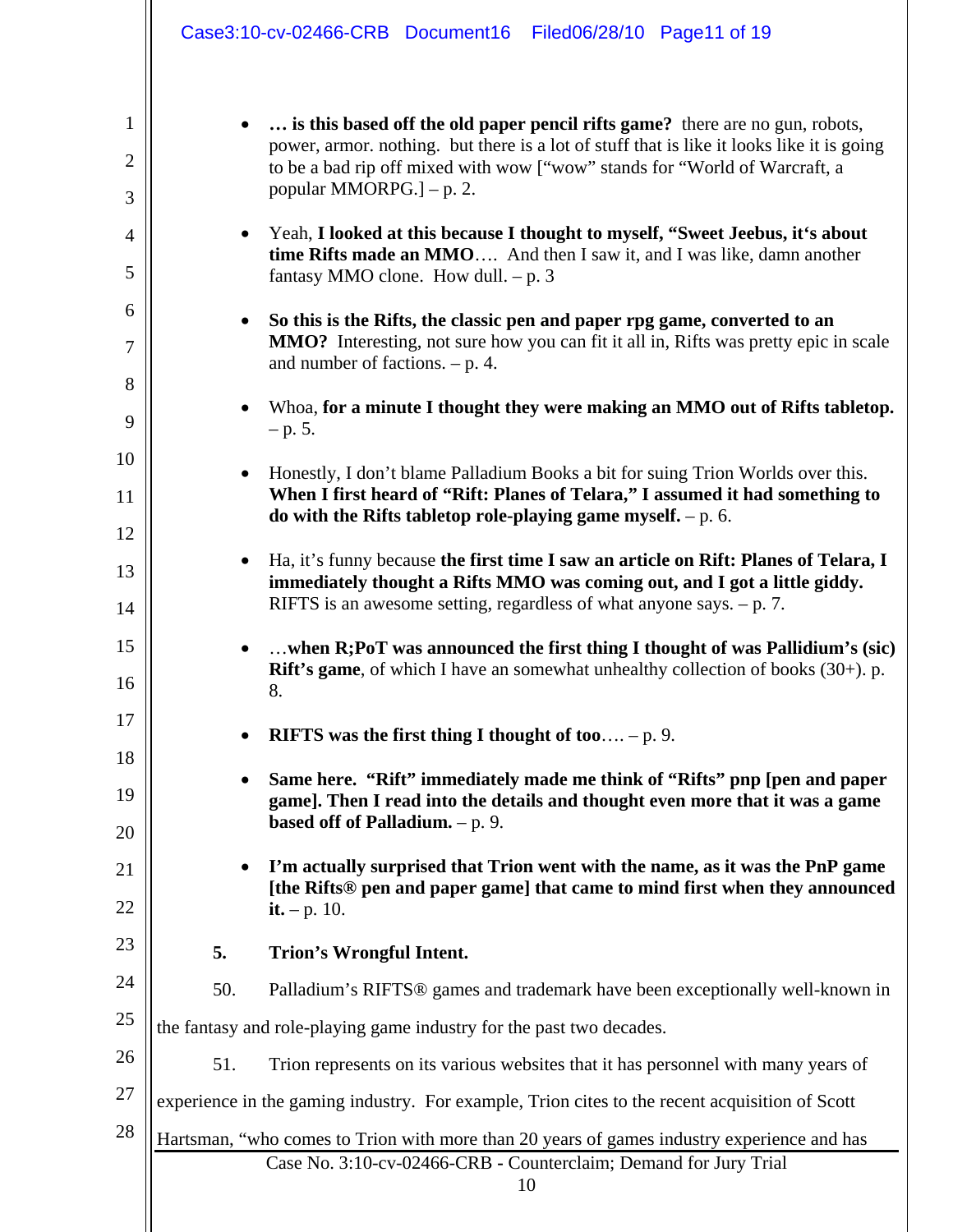1 2 3 contributed to more than 40 online products." Purportedly, Hartsman was a former executive with Sony Online Entertainment. *See* Exhibit 12, p. 3. Trion also cites to the acquisition of David Reid as marketing director, who has "more than a decade of successes in the games industry." Id.

- 4 5 6 7 8 9 52. It is inconceivable that a company boasting such a wealth of individuals with such broad-based experience in the gaming industry would not have institutional and individualized knowledge of the family of RIFTS® products produced by Palladium over the past 20 years – particularly given the introduction of the Nokia Rifts® computer game several years ago. Thus, it is clear that Trion is knowingly and intentionally attempting to free-ride on the good will established in the RIFTS® marks.
- 10

## **C. Irreparable Injury To Palladium.**

11 12 13 14 15 16 17 18 19 20 53. Trion's continued use of a mark substantially similar to Palladium's RIFTS® trademark will cause substantial consumer confusion and, in turn, will cause Palladium irreparable economic harm. Palladium's advertising and marketing are targeted to unsophisticated teenagers and other fantasy and science fiction role playing game players looking for an exciting RPG, or video/computer game. Many of these potential customers, who may have experience or be familiar with Palladium's high-quality and well-known products, will undoubtedly be confused and misled by the existence of a competitor's product – new and unproven – bearing a name clearly evocative of the well-known Palladium family of Rifts® products. Moreover, the entry into the market of a "Rift" MMORPG will taint that market irretrievably and make it far more difficult for Palladium to succeed with its own planned Rifts® MMORPG.

21 22 23 24 25 54. Palladium repeats and realleges all allegations of the Counterclaim as if fully restated herein.

26 27 28 55. At all times relevant hereto, Palladium has been the exclusive owner of the trademark "Rifts," including, among others, the following United States trademark registrations ///

Case No. 3:10-cv-02466-CRB **-** Counterclaim; Demand for Jury Trial

**IV. CLAIMS FOR RELIEF** 

**First Claim For Relief**

**Trademark Infringement (15 U.S.C. § 1114)**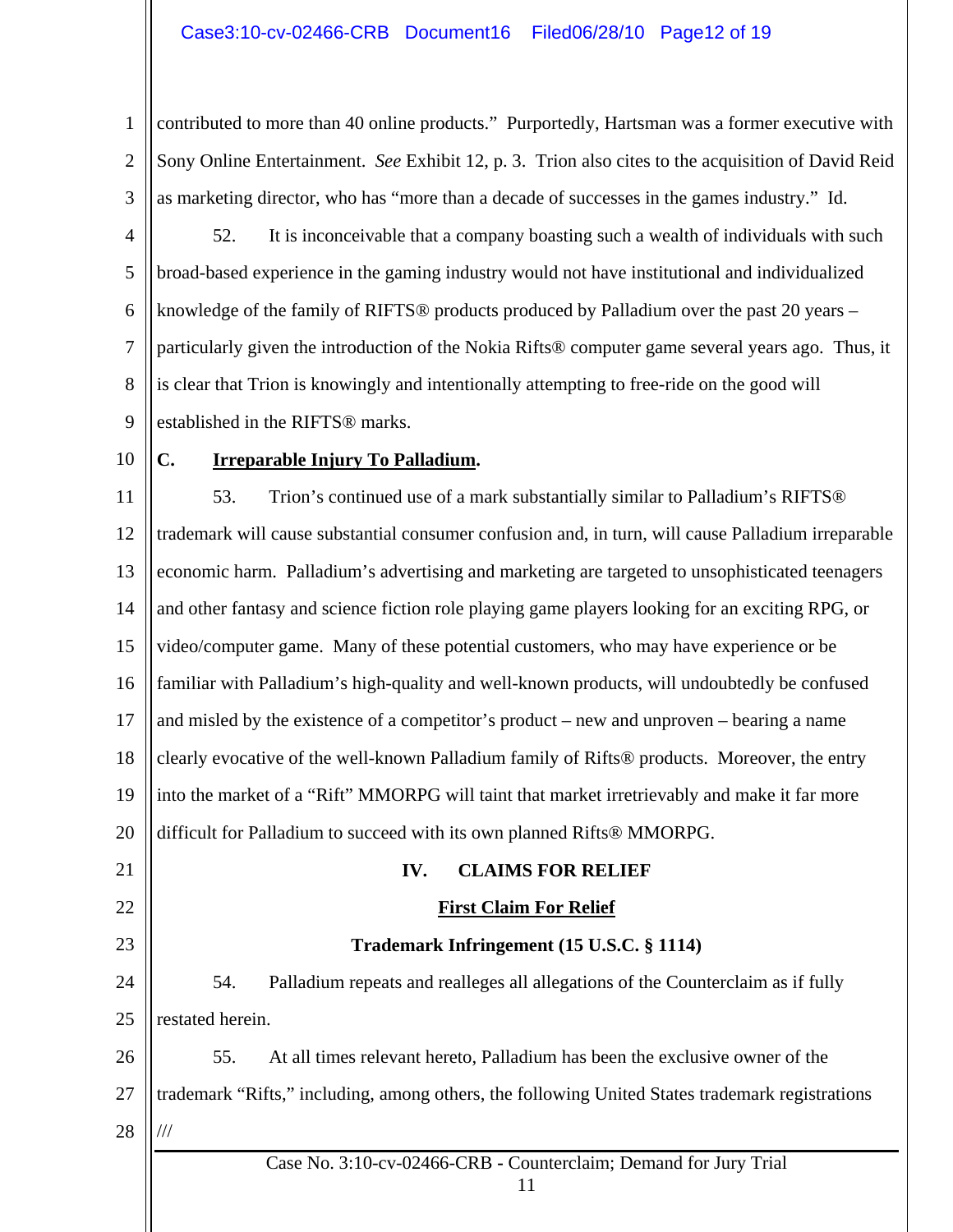Case No. 3:10-cv-02466-CRB **-** Counterclaim; Demand for Jury Trial 12 1 2 3 4 5 6 7 8 9 10 11 12 13 14 15 16 17 18 19 20 21 22 23 24 25 26 27 28 for "Rifts": Reg. No. 2,045,806; Reg. No. 2,889,353; and Reg No. 3,036,181, all of which are valid and subsisting. 56. Palladium's registered trademarks include: "Computer game software and computer game programs containing role playing games involving science fiction or fantasy adventures, or involving character generation or scenario generation." 57. Palladium is also the owner of a pending U.S. trademark application, Serial No. 85/043338 for "role playing games," to further memorialize its rights in the Rifts mark established over the past 20 years, and already covered by its various existing registrations. 58. Through continued and extensive use and advertising, the RIFTS® mark has become exclusively identified with Palladium. 59. Trion has infringed Palladium's mark in interstate commerce by various acts, including the promotion and marketing of a computer role playing game entitled "Rift: Planes of Telara." Trion wrongfully used and continues to use a mark substantially similar to the RIFTS® mark and/or other words, terms, names, symbols, or devices, in commerce, in connection with its goods and services. 60. Such use is without permission or authority of Palladium and is likely to cause, and has already caused, confusion, to cause mistake, and to deceive as to the affiliation, connection, or association of Trion with Palladium, or as to the origin, sponsorship, or approval of Trion's goods, services, or commercial activities, by Palladium. 61. Trion's violation of Palladium's rights in the trademark "Rifts" is knowing, willful, deliberate, fraudulent, and intentional, and was made with the knowledge that such violation would damage Palladium and the trademark. 62. As a direct result of Trion's violations, as aforesaid, Palladium has suffered substantial harm including, but not limited to, irreparable harm which cannot be remedied unless Trion is enjoined from use of the trademarks, as well as damages in an amount to be proven at trial. ///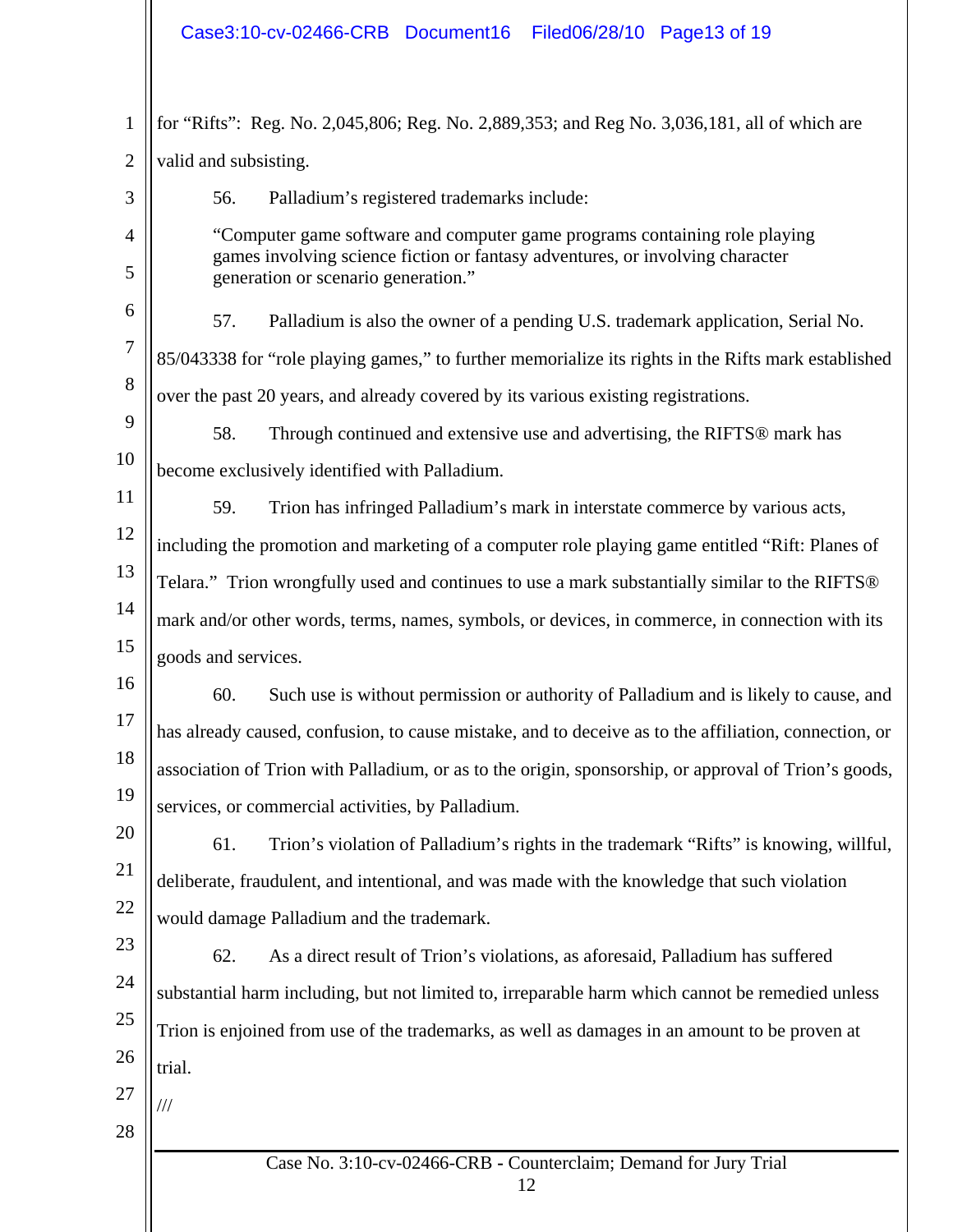| $\mathbf{1}$   |                                                                                           | <b>Second Claim For Relief</b>                                                                        |  |
|----------------|-------------------------------------------------------------------------------------------|-------------------------------------------------------------------------------------------------------|--|
| $\overline{2}$ |                                                                                           | False Designation of Origin -- 15 U.S.C. § 1125                                                       |  |
| 3              | 63.                                                                                       | Palladium repeats and realleges all allegations of the Counterclaim as if fully set                   |  |
| 4              | forth herein.                                                                             |                                                                                                       |  |
| 5              | 64.                                                                                       | At all times relevant hereto, Palladium has been the exclusive owner of the                           |  |
| 6              | trademark "Rifts."                                                                        |                                                                                                       |  |
| 7              | 65.                                                                                       | Through continued and extensive use and advertising, the trademark "Rifts" has                        |  |
| 8              | become exclusively identified with Palladium.                                             |                                                                                                       |  |
| 9              | 66.                                                                                       | Trion has wrongfully used and continue to use the mark RIFTS® and/or other                            |  |
| 10             |                                                                                           | confusingly similar words, terms, names, symbols, or devices, in commerce, in connection with         |  |
| 11             | their goods and services.                                                                 |                                                                                                       |  |
| 12             | 67.                                                                                       | Such use is likely to cause and has already caused confusion, or to cause mistake,                    |  |
| 13             |                                                                                           | or to deceive as to the affiliation, connection, or association of Trion with Palladium, or as to the |  |
| 14             | origin, sponsorship, or approval of Trion's goods, services, or commercial activities, by |                                                                                                       |  |
| 15             | Palladium.                                                                                |                                                                                                       |  |
| 16             | 68.                                                                                       | Trion's violation of Palladium's rights in the trademark "Rifts" is knowing, willful,                 |  |
| 17             |                                                                                           | deliberate, fraudulent, and intentional, and was made with the knowledge that such violation          |  |
| 18             |                                                                                           | would damage Palladium and the trademark.                                                             |  |
| 19             | 69.                                                                                       | As a direct result of Trion's violations, as aforesaid, Palladium has suffered                        |  |
| 20             |                                                                                           | substantial harm including, but not limited to, irreparable harm which cannot be remedied unless      |  |
| 21             |                                                                                           | Trion is enjoined from use of the trademarks, as well as damages in an amount to be proven at         |  |
| 22             | trial.                                                                                    |                                                                                                       |  |
| 23             |                                                                                           | <b>Third Claim For Relief</b>                                                                         |  |
| 24             |                                                                                           | California Statutory Unfair Competition - Cal. Bus. & Prof. Code § 17200 et seq.                      |  |
| 25             | 70.                                                                                       | Palladium repeats and realleges all allegations in the Counterclaim as though fully                   |  |
| 26             | set forth herein.                                                                         |                                                                                                       |  |
| 27             | 71.                                                                                       | At all times relevant hereto, Palladium has been the exclusive owner of the                           |  |
| 28             | trademark RIFTS®.                                                                         |                                                                                                       |  |
|                |                                                                                           | Case No. 3:10-cv-02466-CRB - Counterclaim; Demand for Jury Trial<br>13                                |  |
|                |                                                                                           |                                                                                                       |  |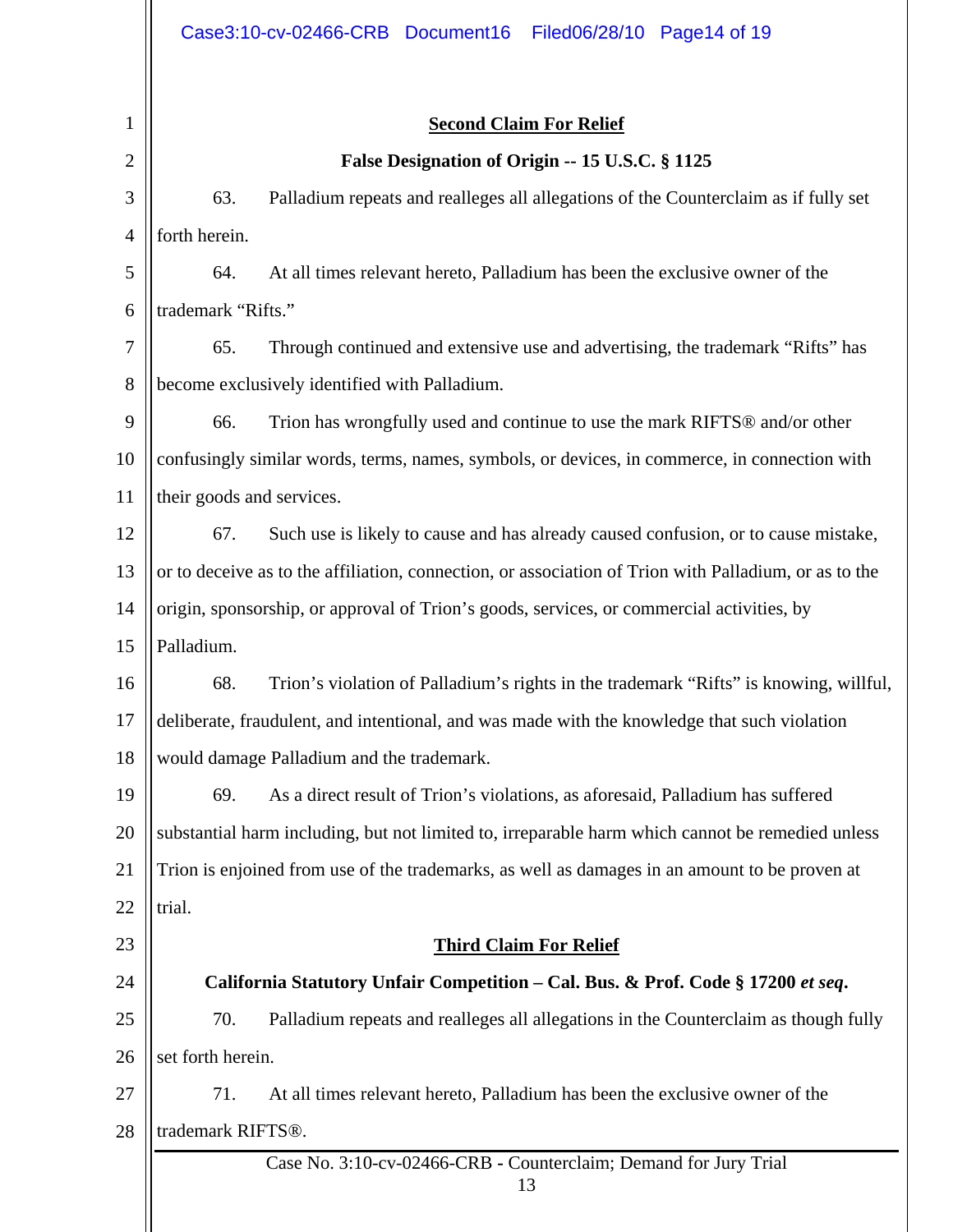1 2 72. Through continued and extensive use and advertising, the trademark RIFTS® has become exclusively identified with Palladium.

3 4 5 73. Trion has wrongfully used and continues to wrongfully use the trademark and/or colorable imitations thereof, in commerce, in connection with the sale, offering for sale, distribution, or advertising of its goods and services, in violation of Palladium's rights.

6 7 74. Trion's conduct aforesaid is likely to cause confusion, or to cause mistake, or to deceive consumers and the public.

8 9 10 75. Trion's violation of Palladium's rights in the trademark is willful, deliberate, fraudulent, and intentional, and was made with the knowledge that such violation would damage Palladium and the trademark.

11 12 13 76. By reason of the foregoing acts, Trion has intentionally caused a likelihood of confusion among the purchasing public in this Judicial District and elsewhere, thereby unfairly competing with Palladium in violation of California Business & Professions Code § 17200 *et seq.*

14 15 16 77. Trion's aforesaid actions constitute unlawful, unfair, malicious, or fraudulent practices that have injured and violated the rights of Palladium in an amount to be determined at trial.

17 18 19 20 78. Further, as a direct result of Trion's violations, as aforesaid, Palladium has suffered substantial harm including, but not limited to, irreparable harm which cannot be remedied unless Trion is enjoined from further violation of Palladium's rights, for which Palladium has no adequate remedy at law.

21

22

# **Fourth Claim For Relief**

## **Infringement of Common Law Trademarks**

23 24 79. Palladium repeats and realleges all allegations in the Counterclaim as though fully set forth herein.

25 26 80. Since 1990, Palladium has been the owner of common law trademark rights in the mark "Rifts" for games, namely role-playing games in the fantasy and science fiction genres.

27 28 81. The Rifts games involve, among other things, aliens, alien invaders, embattled humans, supernatural beings, magic, time travelers, robots, powerful characters, and mythic

Case No. 3:10-cv-02466-CRB **-** Counterclaim; Demand for Jury Trial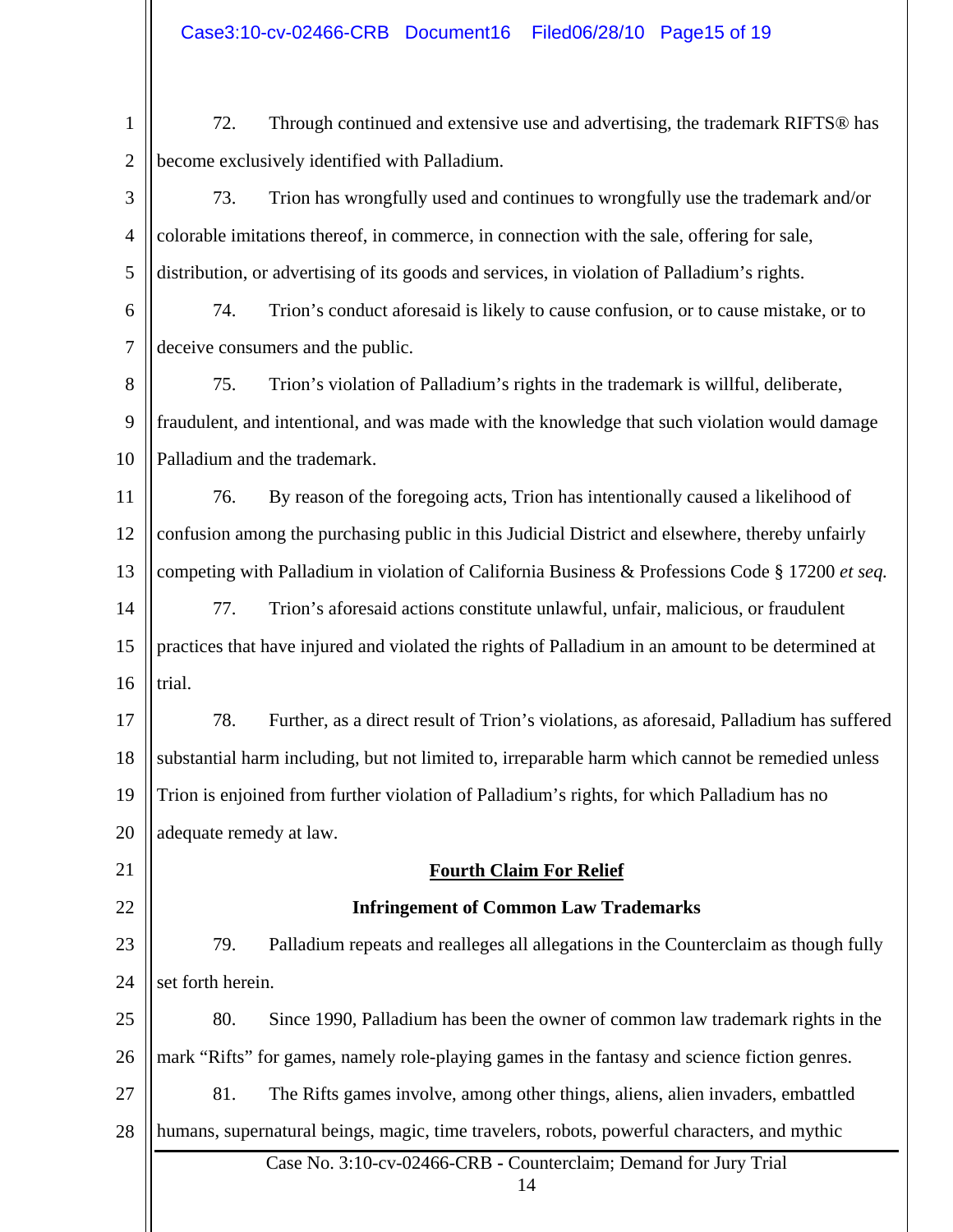## Case3:10-cv-02466-CRB Document16 Filed06/28/10 Page16 of 19

1 2 3 figures, all of whom come through portals or dimensional tears, are engaged in invading the earth and in other wars or conflicts, using a wide range of weapons, magic, armor, vehicles, demons, elemental creatures, aliens, and supernatural beings.

- 4 5 6 7 82. In order to convey the continuity of the Rifts® series, many of the Rifts® games are titled "Rifts \_\_\_\_\_\_\_\_\_\_" – with a secondary phrase, such as "Promise of Power"; "Dark Conversions"; "Chaos Earth"; "Megaverse in Flames"; and "Shemarrian Nation," among others, used to denote the particular story in the Rifts® series.
- 8 9 10 83. Over the past twenty years, Palladium's Rifts games have been published and sold in a variety of media, including, but not necessarily limited to, printed publications (i.e., pen and paper games), collectible card games, electronic games, and computer games.

11 12 84. Palladium's Rifts role-playing games have been sold continuously, and continue to be sold, throughout the United States and internationally in numerous foreign countries.

13 14 15 85. Through its continuous use of its Rifts trademark over 20 years, Palladium has established common law rights in the Rifts mark for games, particularly role-playing games in the fantasy and science fiction genres.

16 86. Trion has infringed Palladium's mark in interstate commerce by various acts,

17 18 19 20 including the promotion and marketing of a computer role playing game entitled "Rift: Planes of Telara." Trion wrongfully used and continues to use a mark substantially similar to the RIFTS® mark and/or other words, terms, names, symbols, or devices, in commerce, in connection with its goods and services

21 22 23 24 87. Such use is without permission or authority of Palladium and is likely to cause and has already caused confusion, to cause mistake, and to deceive as to the affiliation, connection, or association of Trion with Palladium, or as to the origin, sponsorship, or approval of Trion's goods, services, or commercial activities, by Palladium.

25 26 27 88. Trion's violation of Palladium's rights in the trademark "Rifts" is knowing, willful, deliberate, fraudulent, and intentional, and was made with the knowledge that such violation would damage Palladium and the trademark.

28 ///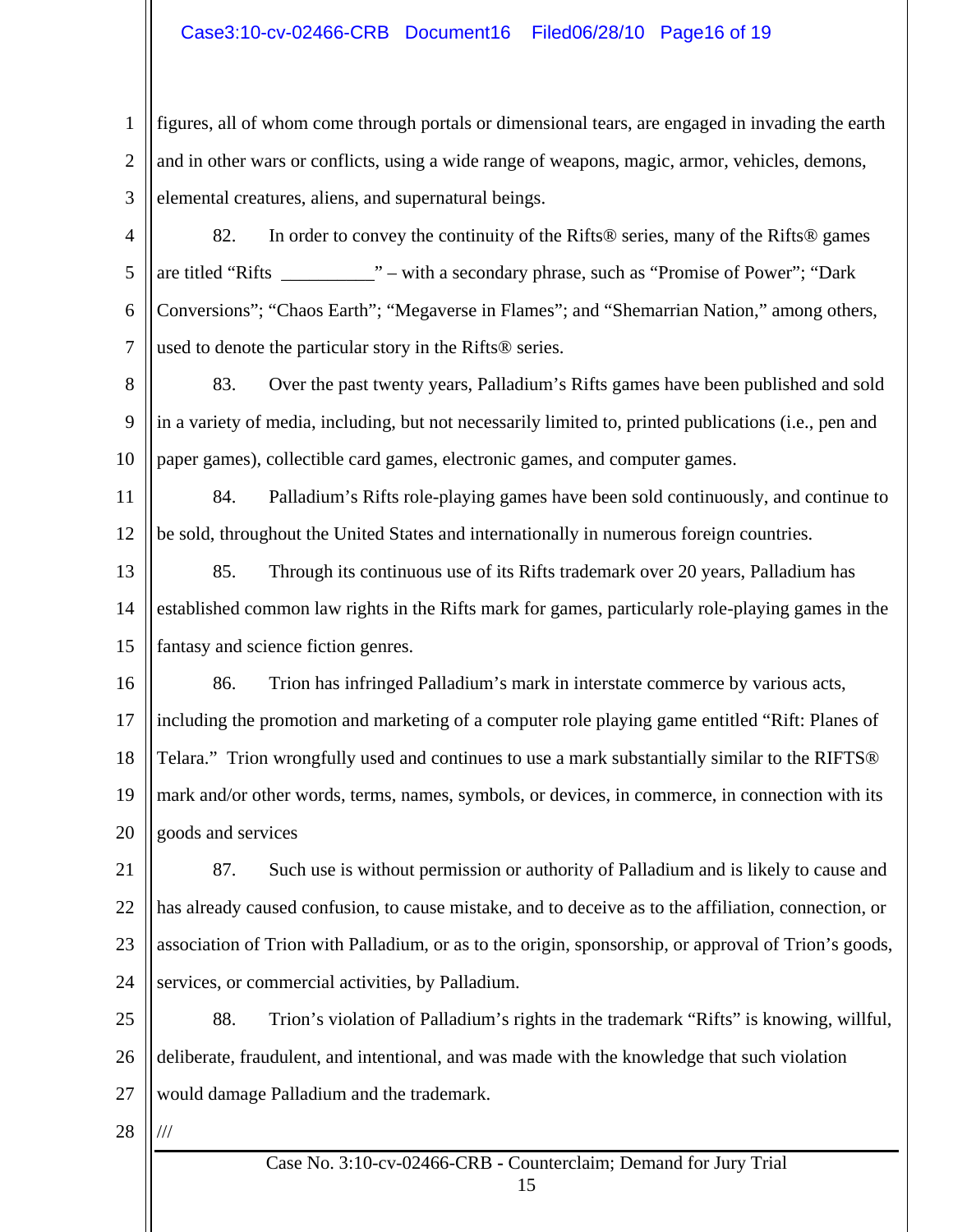| $\mathbf{1}$   | 89.<br>As a direct result of Trion's violations, as aforesaid, Palladium has suffered               |  |  |  |  |
|----------------|-----------------------------------------------------------------------------------------------------|--|--|--|--|
| $\overline{2}$ | substantial harm including, but not limited to, irreparable harm which cannot be remedied unless    |  |  |  |  |
| 3              | Trion is enjoined from use of the trademarks.                                                       |  |  |  |  |
| 4              | <b>Fifth Claim For Relief</b>                                                                       |  |  |  |  |
| 5              | <b>California Common Law of Unfair Competition</b>                                                  |  |  |  |  |
| 6              | 90.<br>Palladium repeats and realleges all allegations in the Counterclaim as though fully          |  |  |  |  |
| 7              | set forth herein.                                                                                   |  |  |  |  |
| 8              | 91.<br>By reason of its acts aforesaid, Trion has intentionally caused a likelihood of              |  |  |  |  |
| 9              | confusion among the purchasing public in this Judicial District and elsewhere, thereby unfairly     |  |  |  |  |
| 10             | competing with Palladium in violation of the common law of the State of California.                 |  |  |  |  |
| 11             | 92.<br>By its actions, Trion has irreparably injured Palladium. Such irreparable injury will        |  |  |  |  |
| 12             | continue unless Trion is preliminarily and permanently enjoined by this Court from further          |  |  |  |  |
| 13             | violation of Palladium's rights, for which Palladium has no adequate remedy at law.                 |  |  |  |  |
| 14             | 93.<br>Trion's willful acts of unfair competition under the common law of the State of              |  |  |  |  |
| 15             | California constitute fraud, oppression, and malice. Accordingly, Palladium is entitled to          |  |  |  |  |
| 16             | exemplary damages pursuant to California Civil Code § 3294(a).                                      |  |  |  |  |
| 17             | IV.<br><b>PRAYER FOR RELIEF</b>                                                                     |  |  |  |  |
| 18             | WHEREFORE, Counter-Plaintiff Palladium prays for judgment against Counter-                          |  |  |  |  |
| 19             | Defendant Trion as follows:                                                                         |  |  |  |  |
| 20             | That the Court enter judgment in favor of Palladium and against Trion on all claims<br>A.           |  |  |  |  |
| 21             | for relief alleged herein;                                                                          |  |  |  |  |
| 22             | That the Court enter judgment that Trion has knowingly and willfully violated the<br><b>B.</b>      |  |  |  |  |
| 23             | provisions of 15 U.S.C. § 1114(a) by infringing Palladium's trademark rights in its federally       |  |  |  |  |
| 24             | registered RIFTS <sup>®</sup> mark;                                                                 |  |  |  |  |
| 25             | That the Court enter judgment that Trion has knowingly and willfully violated the<br>$\mathbf{C}$ . |  |  |  |  |
| 26             | provisions of 15 U.S.C. § 1125(a) by making a false designation origin, false description, and/or   |  |  |  |  |
| 27             | false representation leading to a likelihood of confusion within the purchasing public;             |  |  |  |  |
| 28             | $/\!/ \!/$                                                                                          |  |  |  |  |
|                | Case No. 3:10-cv-02466-CRB - Counterclaim; Demand for Jury Trial<br>16                              |  |  |  |  |
|                |                                                                                                     |  |  |  |  |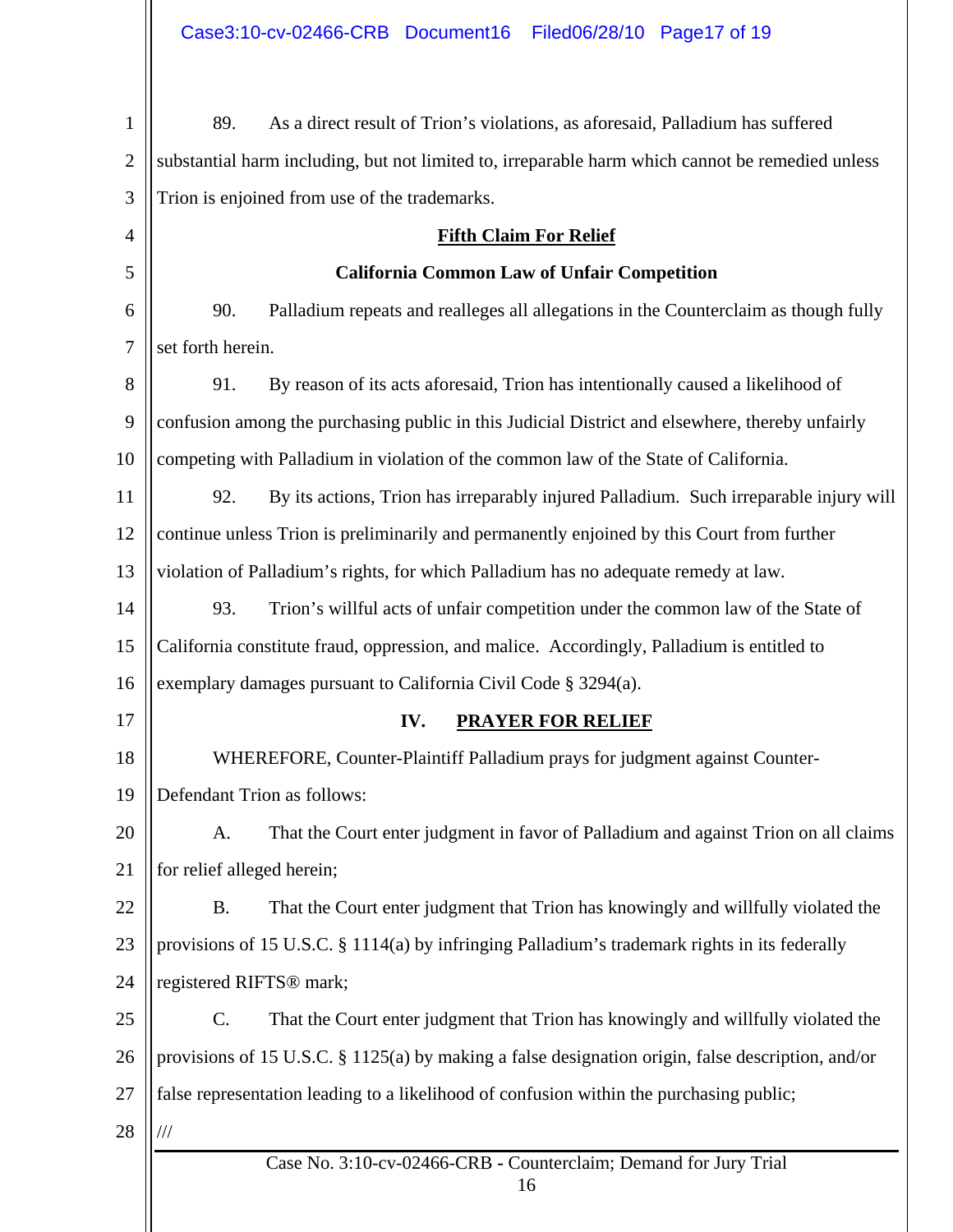1 2 D. That the Court enter judgment that Trion willfully and unfairly competed with Palladium in violation of California Business & Professions Code § 17200 *et seq.;*

3 4 E. That the Court enter judgment that Trion willfully infringed Palladium's common law RIFTS trademarks;

5 6 F. That the Court enter judgment that Trion willfully and unfairly competed with Palladium in violation of the common law of the State of California;

- 7 8 9 10 11 12 13 14 15 G. That the court enter a preliminary and permanent injunction providing as follows: (a) That Trion, its partners, directors and officers, agents, servants, employees, and all other persons in active concert or privity or in participation with Trion, be preliminarily and permanently enjoined from directly or indirectly using "Rifts" or any other trademark of Palladium, or any colorable imitation or variant thereof, as part of any trademark, service mark or trade name, or in such a way as to be likely to cause confusion, mistake, or to deceive as to the affiliation, connection, or association of Trion with Palladium, or as to the origin, sponsorship, or approval of Trion's goods, services, or commercial activities, by Palladium, enjoining specifically, but not limited to, Trion's use of "Rift: Planes of Telara" as the name of a computer game;
- 16 17 18 (b) That Trion be preliminarily and permanently required to cease the use of the domain name "riftgame.com," and to immediately shut down the website accessed via said domain name, and to transfer said domain name to Palladium;

19 20 21 22 H. That Trion be directed to file with this Court and serve on Palladium within thirty (30) days after the service of the injunction, a report, in writing, under oath, setting forth in detail the manner and form in which Trion has complied with the injunction, pursuant to 15 U.S.C. § 1116;

23 24 25 I. That Trion be required to account to Palladium for all income and benefits received by Trion from the use of Palladium's trademark, or colorable imitation thereof, and that Trion be required to disgorge all such income;

26 27 28 J. That Trion be required to deliver to Palladium and/or destroy, at Trion's sole expense, any and all goods, products, devices, literature, advertising, and other materials bearing the infringing mark, pursuant to 15 U.S.C. § 1118;

> Case No. 3:10-cv-02466-CRB **-** Counterclaim; Demand for Jury Trial 17